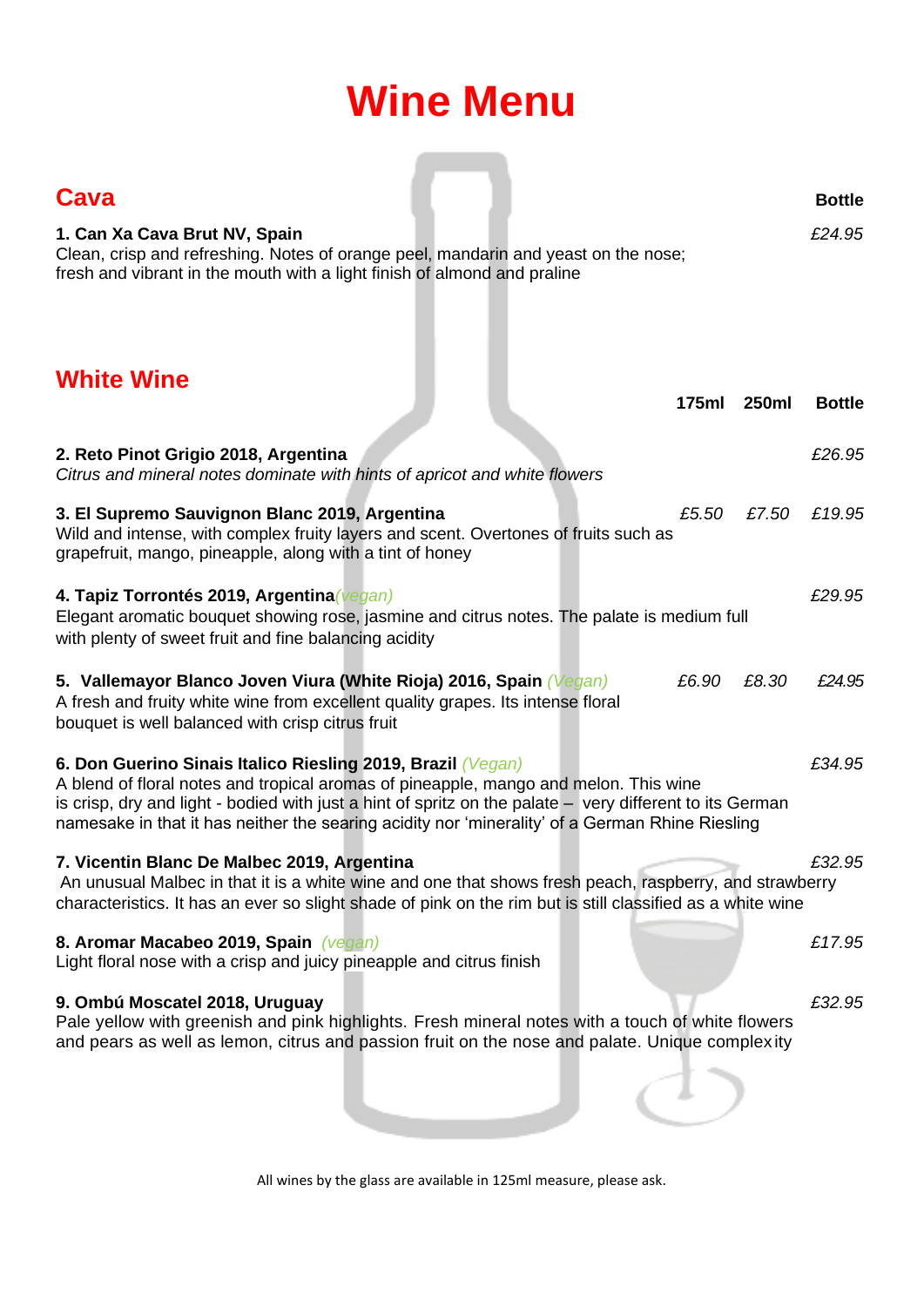| 11. Hermanos Malbec Rosé 2019, Argentina<br>Aromas of red berries with slight floral notes. The palate is packed full of fruit with a lovely refreshing<br>acidity providing good balance                                                                                                  |             |              | £27.95        |
|--------------------------------------------------------------------------------------------------------------------------------------------------------------------------------------------------------------------------------------------------------------------------------------------|-------------|--------------|---------------|
| <b>Red Wine</b>                                                                                                                                                                                                                                                                            |             |              |               |
|                                                                                                                                                                                                                                                                                            | 175ml       | <b>250ml</b> | <b>Bottle</b> |
| 12. Bodega Privada Collección Malbec 2019, Argentina<br>Intense aromas and flavours of ripe plums and cherries. Soft and medium bodied; a wine<br>to be enjoyed at any time and versatile enough to pair with your favourite meal.                                                         |             |              | £24.95        |
| 13. El Supremo Cabernet Sauvignon 2018, Argentina<br>Its appearance shows bright red ruby touches, with blackcurrant and pepper<br>overtones on the nose. Concentrated and full- bodied with a roundness and long finish                                                                   | £5.50       | £7.50        | £19.95        |
| 14. Puerto Carmelo Tannat, Cabernet Franc 2018, Uruguay<br>Notes of ripe red and black fruits, floral nuances, herbs, black pepper, earthy and graphite<br>touches. Medium body, good density and tasty and lively acidity                                                                 |             |              | £27.95        |
| 15. Bodega Privada Bonarda Malbec 2019, Argentina<br>This wine is very intense in colour. It is a fresh and fruity wine. Its round tannins<br>and flavours of red fruits make it the ideal wine to share with family and friends                                                           | £6.10 £8.30 |              | £21.95        |
| 16. Don Guerino Reserva Teroldego 2017, Brazil<br>Chewy black cherry, plum and blackberry aromas and flavours. A touch of spice and earthiness<br>as well as a bittersweet hint of almond on the finish. Fresh acidity and brightness of fruit keeps<br>this full-bodied red easy drinking |             |              | £39.95        |
| 17. Costa Cruz Tempranillo Syrah 2018, Spain<br>Delicate floral aromas. Underlying mature fruit flavours of blackberry and strawberry.<br>Goes well with meats, stews and paellas                                                                                                          |             |              | £17.95        |
| 18. Tapiz Malbec 2019, Argentina (vegan)<br>Notes of fresh red fruits, such as plums, cherries and strawberries with sweet notes<br>of chocolate that reflect the passage through oak                                                                                                      |             |              | £29.95        |
| 19. Viña Marty Merlot 2018, Chile<br>This Merlot is very easy drinking in style and very fruit forward. Plenty of berry flavours,<br>balanced by a refreshing acidity, a hint of minerality and a medium body                                                                              |             |              | £23.95        |

Excellent coloured clear rose wine with raspberry and blackberry aromas. Dry but generous on the plate. Perfect as aperitif, goes well with rice dishes, fish, meats and vegetables

## **Rosé Wine**

### **10. Costa Cruz Rosé Tempranillo Grenache 2017, Spain** *£5.40 £7.40 £18.95*

 **175ml 250ml Bottle**